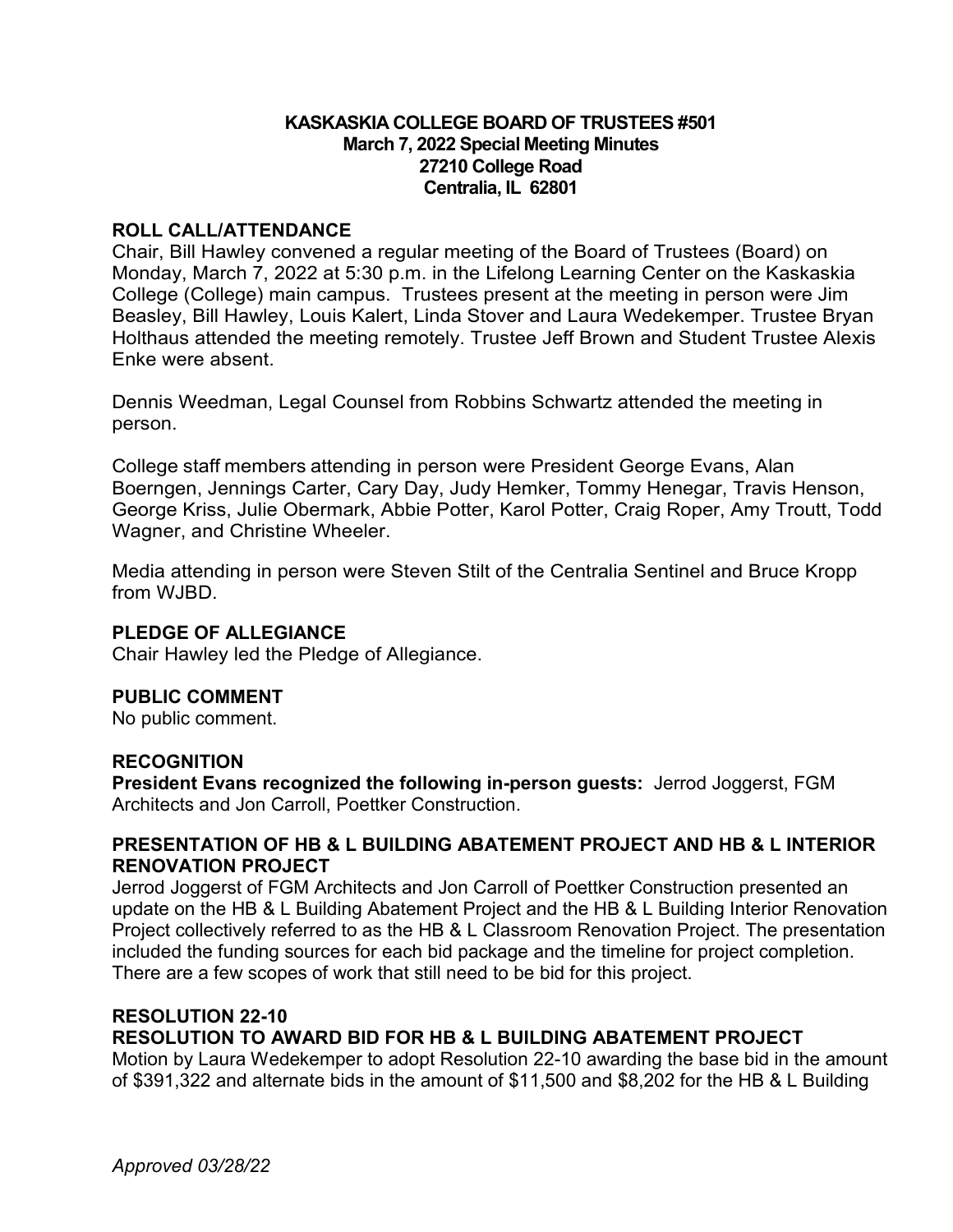Abatement Project to Thornburgh Abatement, Inc. of St. Louis, MO for a total amount of \$411,024.

| Roll call:            |     |                      |     |
|-----------------------|-----|----------------------|-----|
| <b>Jim Beasley</b>    |     | yes Louis Kalert     | yes |
| <b>Bill Hawley</b>    |     | ves Linda Stover     | ves |
| <b>Bryan Holthaus</b> | yes | Laura Wedekemper yes |     |
| Motion was approved.  |     |                      |     |

#### **RESOLUTION 22-11 RESOLUTION TO AWARD BID FOR HB & L BUILDING INTERIOR RENOVATION PROJECT**

Motion by Louis Kalert to adopt Resolution 22-11 awarding the base bid and approved alternates for the HB & L Building Interior Renovation Project for the following bid packages:

Bid Package # 1 (General Trades) to Litteken Construction of Breese, IL for \$2,394,400

Bid Package # 2 (Metal Studs, Insulation, Ceilings, Drywall, Paint, Wall Covering) to Hoelscher Interiors of Aviston, IL for \$993,400

Bid Package # 3 (Flooring Systems and Architectural Stone) to Richardet Floor Covering of Perryville, MO for \$512,006

Bid Package # 4 (Fire Protection Systems) to Boyer Fire Protection of St. Louis, MO for \$93,730

Bid Package # 5 (HVAC and Plumbing Systems) to Industrial Mechanical Contractors of Centralia, IL for \$3,339,700

Bid Package # 6 (Electrical Systems) to Guarantee Electrical Construction Company of St. Louis, MO for \$888,200

Bid Package #7 (Low-Voltage Systems) to Field Wrxs of Teutopolis, IL for \$43,739.

Roll call:

| Jim Beasley           | yes Louis Kalert         | <b>ves</b> |
|-----------------------|--------------------------|------------|
| <b>Bill Hawley</b>    | ves Linda Stover         | <b>ves</b> |
| <b>Bryan Holthaus</b> | yes Laura Wedekemper yes |            |
| Motion was approved.  |                          |            |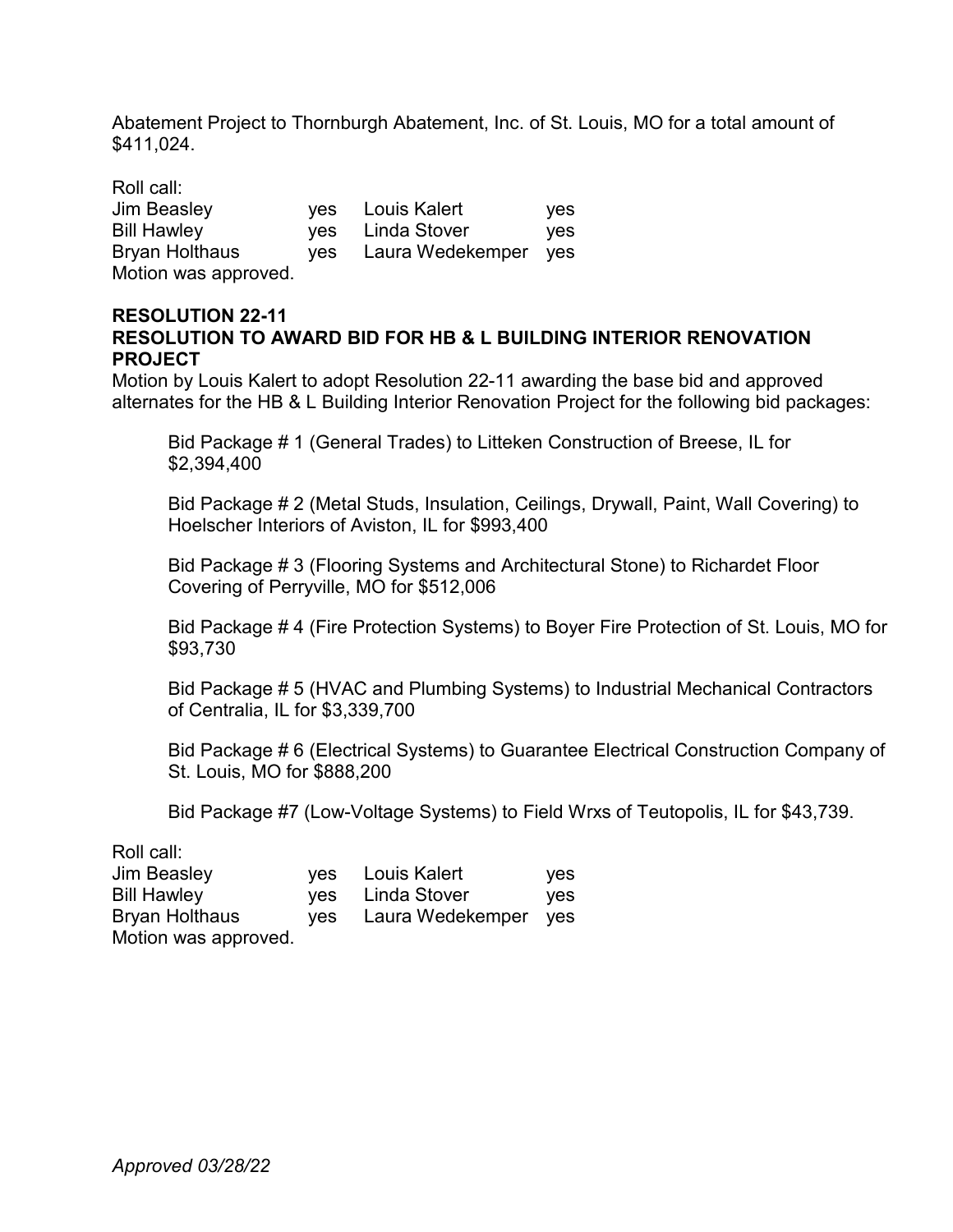# **ADJOURNMENT**

Motion by Jim Beasley to adjourn. All members voted yes by voice vote. The meeting adjourned at 6:18 p.m.

\_\_\_\_\_\_\_\_\_\_\_\_\_\_\_\_\_\_\_\_\_\_\_\_\_\_\_\_\_\_ \_\_\_\_\_\_\_\_\_\_\_\_\_\_\_\_\_\_\_\_\_\_\_\_\_\_\_\_\_

Kaskaskia College

Chair, Board of Trustees Secretary, Board of Trustees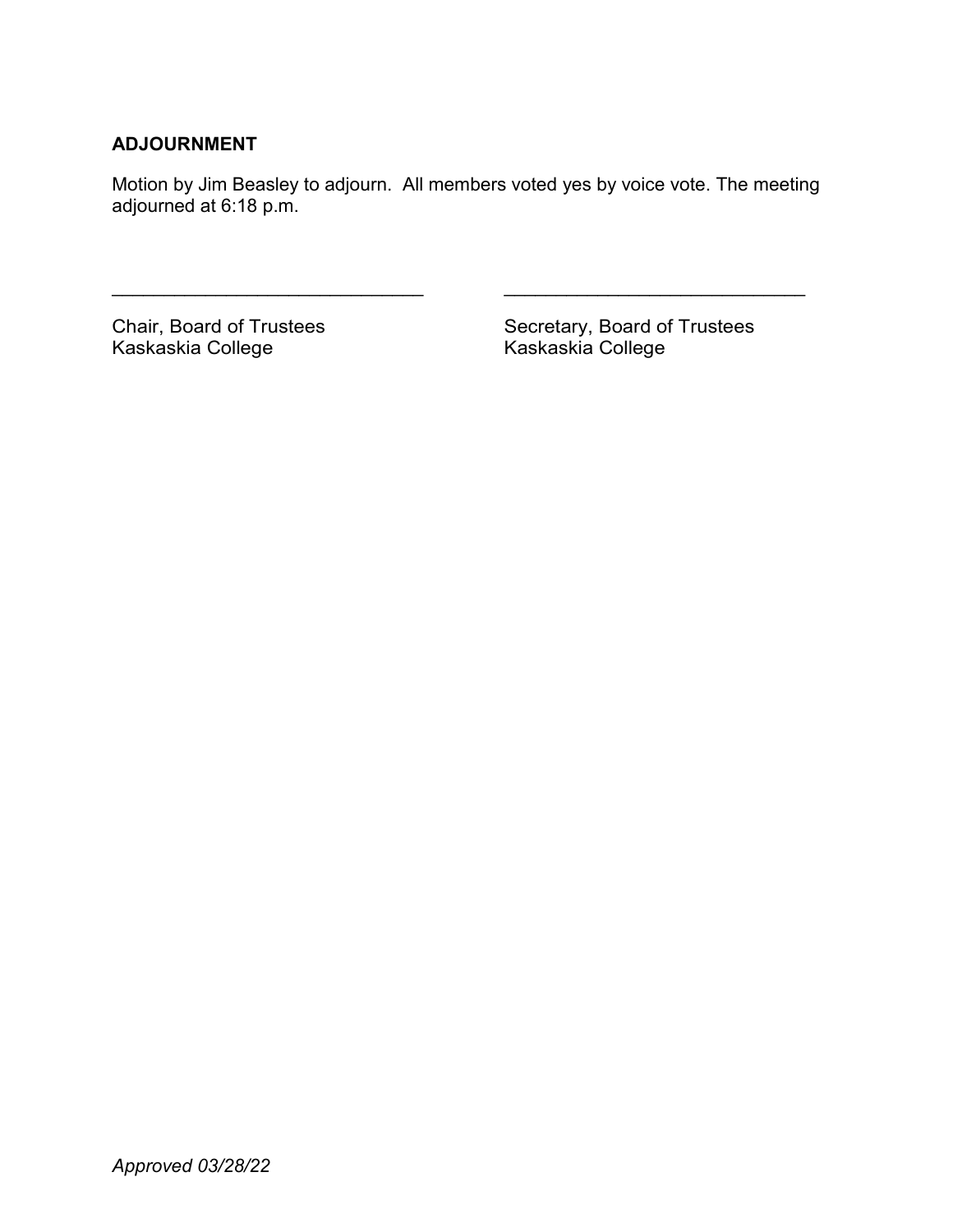# **RESOLUTION 22-10**

# **RESOLUTION TO AWARD BID FOR HB & L BUILDING ABATEMENT PROJECT**

**WHEREAS,** in preparation of the bidding documents for the HB & L Building Renovation Project, Farmer Environmental Services, LLC conducted sampling and testing which identified the presence of asbestos in the plaster and gypsum board walls and tile flooring of the L Building. Subsequently, the removal of the plaster and gypsum board ceilings and flooring will require a certified asbestos abatement contractor to perform the work; and

**WHEREAS,** Farmer Environmental Services, LLC prepared bid specifications and drawings for the purpose of bidding the asbestos abatement; and

**WHEREAS,** in addition to publishing a legal notice in the January 28, 2022, edition of the Centralia Morning Sentinel, and posting the invitation to bid on the website of the Southern Illinois Builders Association, the following contractors received invitation to bid documents:

| <b>Company Name</b>            | <b>City/State</b> |
|--------------------------------|-------------------|
| <b>Husar Abatement</b>         | Franklin Park, IL |
| Spray Services, Inc.           | Washington, MO    |
| <b>Midwest Service Group</b>   | St. Peters, MO    |
| General Waste Services, Inc.   | Alton, IL         |
| Cenpro Services, Inc.          | Madison, IL       |
| <b>Brock Group</b>             | Houston, TX       |
| <b>Thornburgh Abatement</b>    | St. Louis, MO     |
| <b>Great Western Abatement</b> | Springfield, IL   |
| <b>DEM Services</b>            | Addison, IL       |
| <b>AC Environmental</b>        | Granite City, IL  |
| <b>Owens Abatement</b>         | Herrin, IL        |

# And,

**WHEREAS,** in addition to the base bid for the asbestos abatement in the affected areas, three alternate bids were requested for asbestos abatement associated with renovation scope of work in the L Building and A Building; and

**WHEREAS,** sealed bids were received from the following contractors: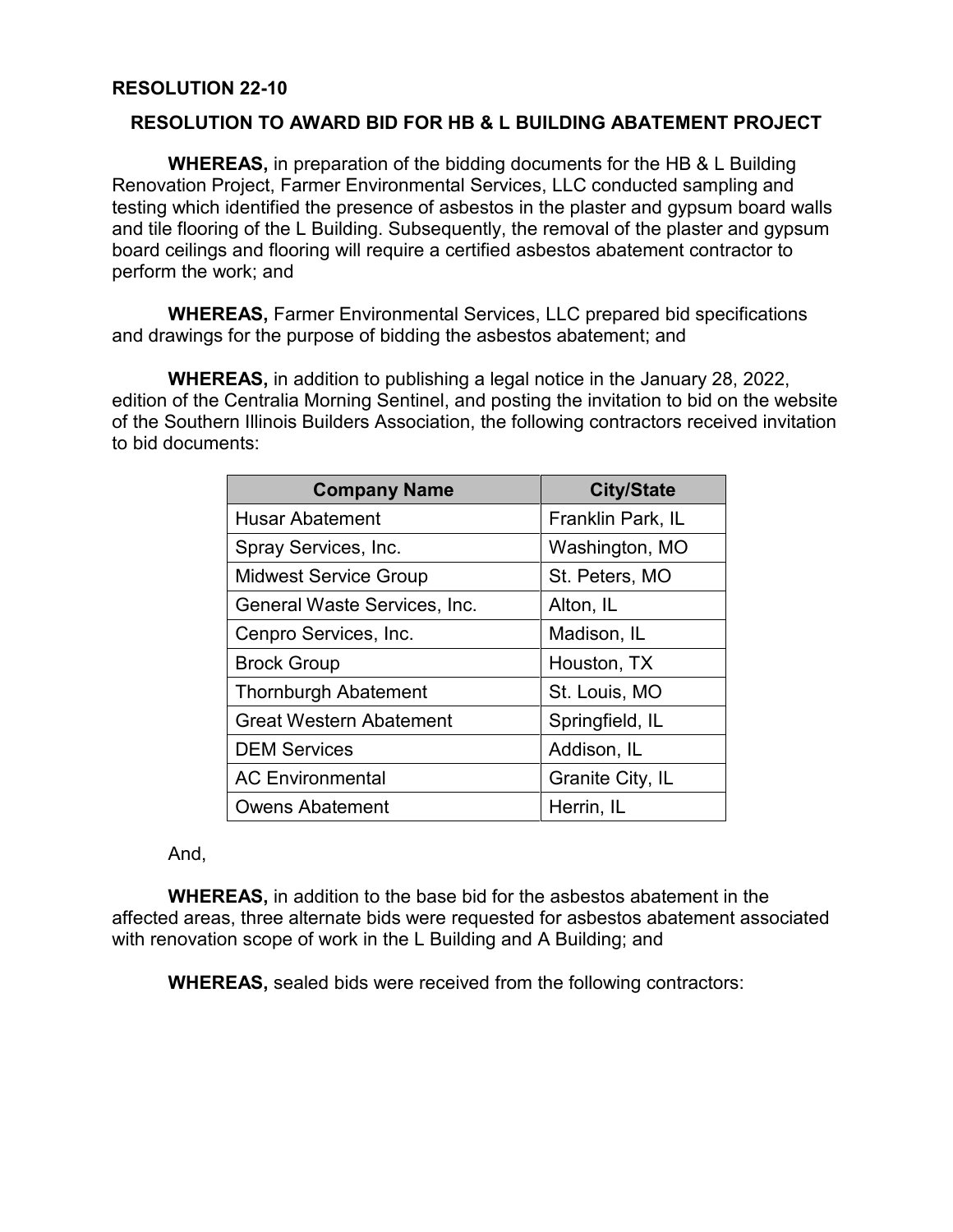| <b>Company Name</b>                    | <b>Base Bid</b> | <b>Alternate</b><br><b>AB-1 Bid</b> | <b>Alternate</b><br>AB-2 Bid | <b>Alternate</b><br>AB-3 Bid |
|----------------------------------------|-----------------|-------------------------------------|------------------------------|------------------------------|
| Spray Services, Inc.                   | \$439,730.12    | \$3,750                             | \$8,715                      | $-$6,000$                    |
| <b>Midwest Service Group</b>           | \$466,270       | \$10,500                            | \$10,500                     | $-$7,500$                    |
| <b>General Waste Services,</b><br>Inc. | \$541,000       | \$2,975                             | \$7,995                      | $-$1,100$                    |
| Cenpro Services, Inc.                  | \$468,000       | \$6,800                             | \$7,600                      | $-$4,500$                    |
| <b>Thornburgh Abatement</b>            | \$391,322       | \$11,500                            | \$8,202                      | $-$ \$8,500                  |
| <b>Brock Group</b>                     | \$460,000       | \$36,500                            | \$16,000                     | $-$5,000$                    |

And,

**WHEREAS,** it is desirable to accept the base bid and Alternate AB-1 and Alternate AB-2 at this time, and reserve the right to accept Alternate AB-3 at a later date; and

**WHEREAS,** the low base and alternate bid combination have been submitted by Thornburgh Abatement, Inc. of St. Louis, MO.

**NOW THEREFORE BE IT RESOLVED BY THE BOARD OF TRUSTEES OF KASKASKIA COLLEGE, COMMUNITY COLLEGE DISTRICT #501, that the Board award the base bid in the amount of \$391,322 and alternate bids in the amount of \$11,500 and \$8,202 for the HB & L Building Abatement Project to Thornburgh Abatement, Inc. of St. Louis, MO for a total amount of \$411,024.**

Dated this 7<sup>th</sup> day of March 2022

\_\_\_\_\_\_\_\_\_\_\_\_\_\_\_\_\_\_\_\_\_\_\_\_\_ \_\_\_\_\_\_\_\_\_\_\_\_\_\_\_\_\_\_\_\_\_\_\_\_\_\_\_\_ Kaskaskia College Kaskaskia College

Chair, Board of Trustees Secretary, Board of Trustees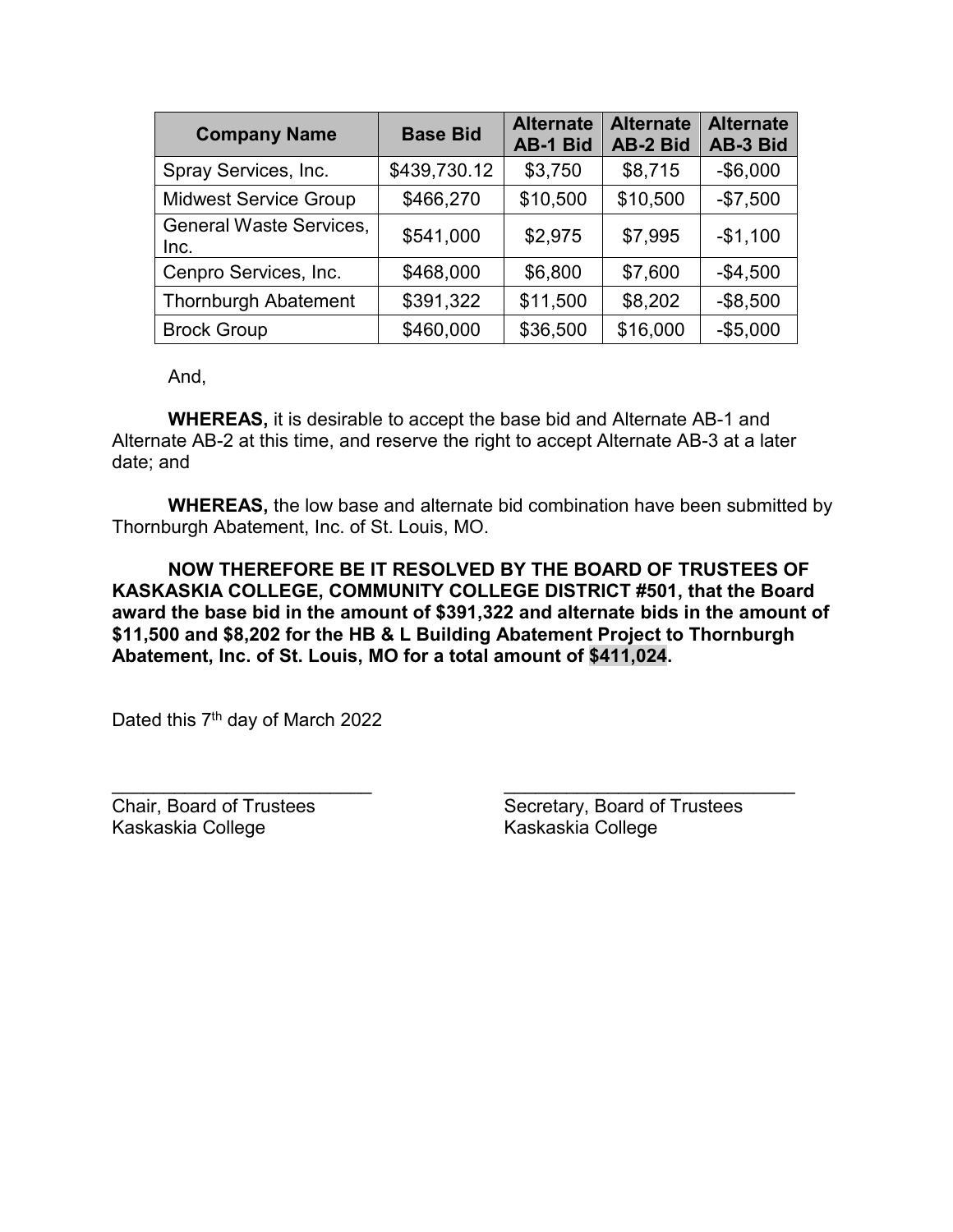# **RESOLUTION 22-11**

# **RESOLUTION TO AWARD BID FOR HB & L BUILDING INTERIOR RENOVATION PROJECT**

**WHEREAS,** in following through with the College's commitment to modernize and renovate Kaskaskia College's main campus classrooms to meet the identified student needs of efficiency, comfort and technological advancements; and

**WHEREAS**, the College has spent the spent the past 24 months researching, meeting, and planning with key stakeholders to establish the renovation plan and timeline; and

**WHEREAS**, in preparation of the bidding documents for the HB & L Building Renovation Project, FGM Architects, Inc. and Poettker Construction Company conducted numerous program and design meetings with College faculty and staff to develop the project limits and scope of work; and

**WHEREAS,** FGM Architects, Inc. and Poettker Construction Company prepared bid specifications and drawings for the purpose of bidding several trade packages; and

**WHEREAS,** in addition to publishing a legal notice in the January 27, 2022, edition of the Centralia Morning Sentinel, and posting the invitation to bid on the website of the Southern Illinois Builders Association, over seventy contractors received invitation to bid documents; and

**WHEREAS,** in addition to the base bid, eleven alternate bids were requested for various packages associated with renovation scope of work; and

**WHEREAS,** as a result of the bidding process and review of bids received, the following contractor's sealed bids are being recommended for award. The bid amounts listed below include the rejection of Alternates 01, 04, 06, 07, 08, and 09 and the acceptance of the base bid and Alternates 02, 03, 05, 10, and 11 as detailed in the bid: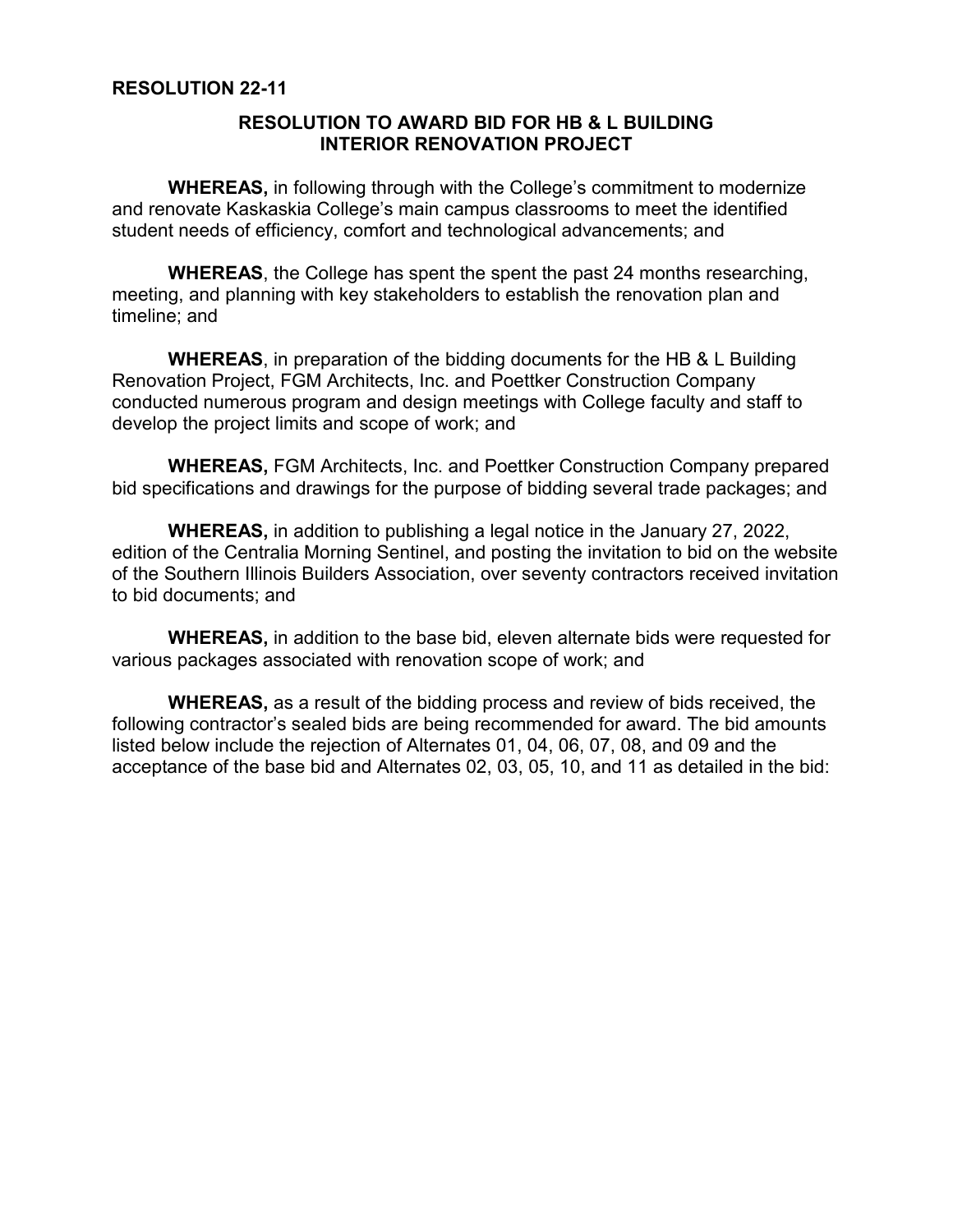| <b>Contractor</b>                            | <b>City/State</b> | <b>Bid</b><br>Package | Base Bid w/<br><b>Approved Alternates</b> |
|----------------------------------------------|-------------------|-----------------------|-------------------------------------------|
| Litteken Construction Company, LLC           | Breese, IL        |                       | \$2,394,400                               |
| Hoelscher Interiors, Inc.                    | Aviston, IL       | 2                     | \$993,400                                 |
| George Weis Company                          | Millstadt, IL     | 2                     | \$1,204,950                               |
| Flooring Systems, Inc.                       | St. Louis, MO     | 3                     | \$625,500                                 |
| Richardet Floor Coverings Co., Inc.          | Perryville, MO    | 3                     | \$512,006                                 |
| Henges Interiors, Inc.                       | O'Fallon, IL      | 3                     | \$399,707                                 |
| Boyer Fire Protection, LLC                   | St. Louis, MO     | 4                     | \$93,730                                  |
| L&K Fire Protection, Inc.                    | Marion, IL        | 4                     | \$96,754                                  |
| Industrial Mechanical Contractors, LLC       | Centralia, IL     | 5                     | \$3,339,700                               |
| <b>Guarantee Electrical Construction Co.</b> | St. Louis, MO     | 6                     | \$888,200                                 |
| Kohrmann Electric Company, Inc.              | Bartelso, IL      | 6&7                   | \$985,855                                 |
| <b>Guarantee Electrical Construction Co.</b> | St. Louis, MO     | 7                     | \$67,061                                  |
| Field Wrxs, Inc.                             | Teutopolis, IL    | 7                     | \$43,739                                  |

And,

**WHEREAS,** Henges Interiors, Inc. submitted a request to withdraw their bid; and

**WHEREAS,** the total dollar amount of bids recommended for award is \$8,265,175.

**NOW THEREFORE BE IT RESOLVED BY THE BOARD OF TRUSTEES OF KASKASKIA COLLEGE, COMMUNITY COLLEGE DISTRICT #501, that the Board award the base bid and approved alternates for the HB & L Building Interior Renovation Project for the following bid packages:**

**Bid Package # 1** awarded to Litteken Construction of Breese, IL for \$2,394,400

**Bid Package # 2** awarded to Hoelscher Interiors of Aviston, IL for \$993,400

**Bid Package # 3** awarded to Richardet Floor Covering of Perryville, MO for \$512,006

**Bid Package # 4** awarded to Boyer Fire Protection of St. Louis, MO for \$93,730

**Bid Package # 5** awarded to Industrial Mechanical Contractors of Centralia, IL for \$3,339,700

**Bid Package # 6** awarded to Guarantee Electrical Construction Company of St. Louis, MO for \$888,200

**Bid Package #7** awarded to Field Wrxs of Teutopolis, IL for \$43,739